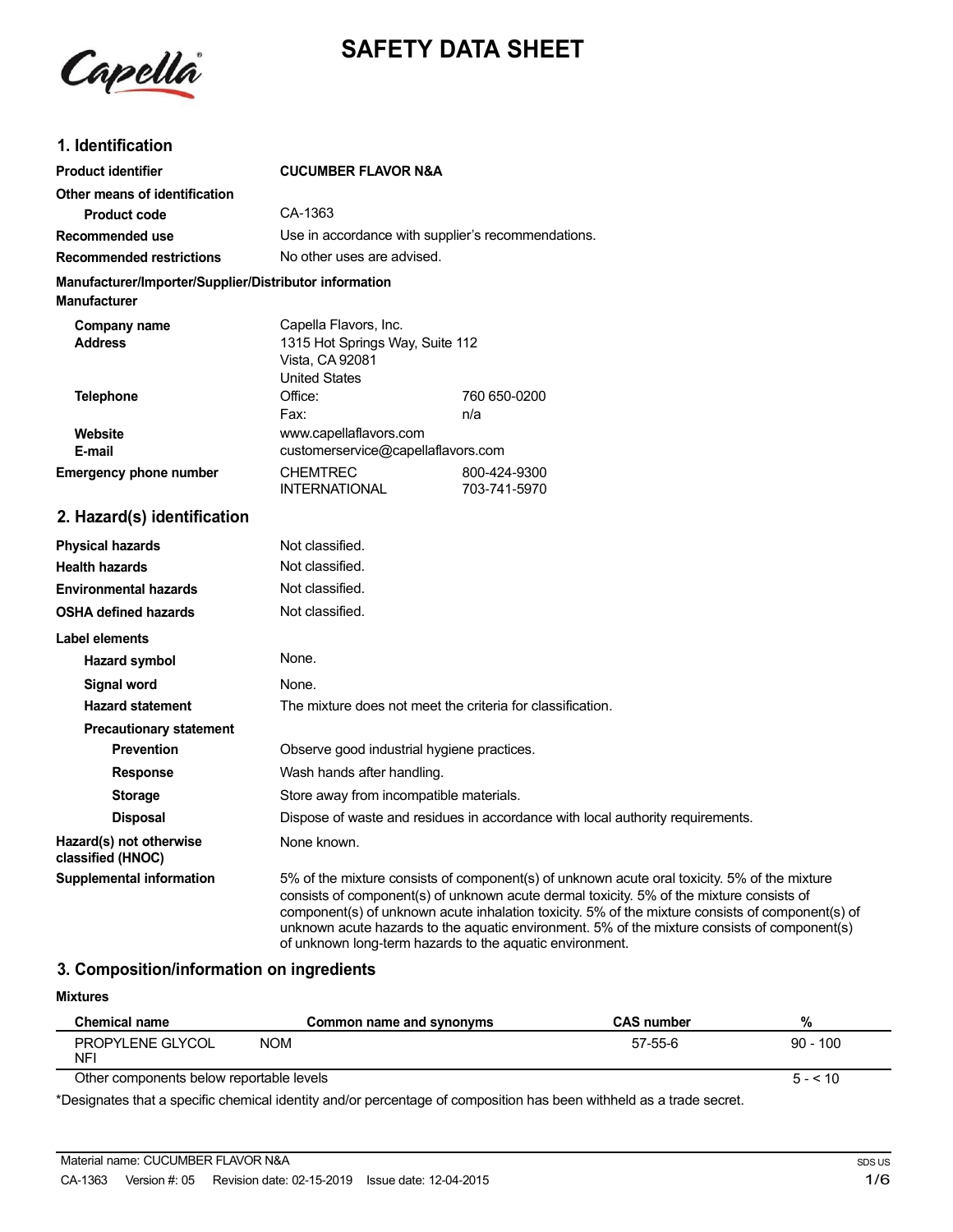## **4. First-aid measures**

| Inhalation                                                                   | Move to fresh air. Call a physician if symptoms develop or persist.                                                 |
|------------------------------------------------------------------------------|---------------------------------------------------------------------------------------------------------------------|
| <b>Skin contact</b>                                                          | Wash off with soap and water. Get medical attention if irritation develops and persists.                            |
| Eye contact                                                                  | Rinse with water. Get medical attention if irritation develops and persists.                                        |
| Ingestion                                                                    | Rinse mouth. Get medical attention if symptoms occur.                                                               |
| <b>Most important</b><br>symptoms/effects, acute and<br>delayed              | Direct contact with eyes may cause temporary irritation.                                                            |
| Indication of immediate<br>medical attention and special<br>treatment needed | Treat symptomatically.                                                                                              |
| <b>General information</b>                                                   | Ensure that medical personnel are aware of the material(s) involved, and take precautions to<br>protect themselves. |
| 5. Fire-fighting measures                                                    |                                                                                                                     |

| Alcohol resistant foam. Powder. Carbon dioxide (CO2).                                         |
|-----------------------------------------------------------------------------------------------|
| Do not use water jet as an extinguisher, as this will spread the fire.                        |
| During fire, gases hazardous to health may be formed.                                         |
| Self-contained breathing apparatus and full protective clothing must be worn in case of fire. |
| Move containers from fire area if you can do so without risk.                                 |
| Use standard firefighting procedures and consider the hazards of other involved materials.    |
| No unusual fire or explosion hazards noted.                                                   |
|                                                                                               |

## **6. Accidental release measures**

| Personal precautions,<br>protective equipment and<br>emergency procedures | Keep unnecessary personnel away. For personal protection, see section 8 of the SDS.                                                                                                                                                               |
|---------------------------------------------------------------------------|---------------------------------------------------------------------------------------------------------------------------------------------------------------------------------------------------------------------------------------------------|
| Methods and materials for                                                 | Use water spray to reduce vapors or divert vapor cloud drift.                                                                                                                                                                                     |
| containment and cleaning up                                               | Large Spills: Stop the flow of material, if this is without risk. Dike the spilled material, where this is<br>possible. Absorb in vermiculite, dry sand or earth and place into containers. Following product<br>recovery, flush area with water. |
|                                                                           | Small Spills: Wipe up with absorbent material (e.g. cloth, fleece). Clean surface thoroughly to<br>remove residual contamination.                                                                                                                 |
|                                                                           | Never return spills to original containers for re-use. For waste disposal, see section 13 of the SDS.                                                                                                                                             |
| <b>Environmental precautions</b>                                          | Avoid discharge into drains, water courses or onto the ground.                                                                                                                                                                                    |
| 7. Handling and storage                                                   |                                                                                                                                                                                                                                                   |
| Precautions for safe handling                                             | Avoid prolonged exposure. Observe good industrial hygiene practices.                                                                                                                                                                              |
| Conditions for safe storage,<br>including any incompatibilities           | Store in tightly closed container. Store away from incompatible materials (see Section 10 of the<br>SDS).                                                                                                                                         |

## **8. Exposure controls/personal protection**

#### **Occupational exposure limits**

The following constituents are the only constituents of the product which have a PEL, TLV or other recommended exposure limit. At this time, the other constituents have no known exposure limits.

| US. Workplace Environmental Exposure Level (WEEL) Guides |                                                            |            |          |  |
|----------------------------------------------------------|------------------------------------------------------------|------------|----------|--|
| <b>Components</b>                                        | Tvpe                                                       | Value      | Form     |  |
| PROPYLENE GLYCOL<br>NOM NFI (CAS 57-55-6)                | TWA                                                        | 10 $mq/m3$ | Aerosol. |  |
| <b>Biological limit values</b>                           | No biological exposure limits noted for the ingredient(s). |            |          |  |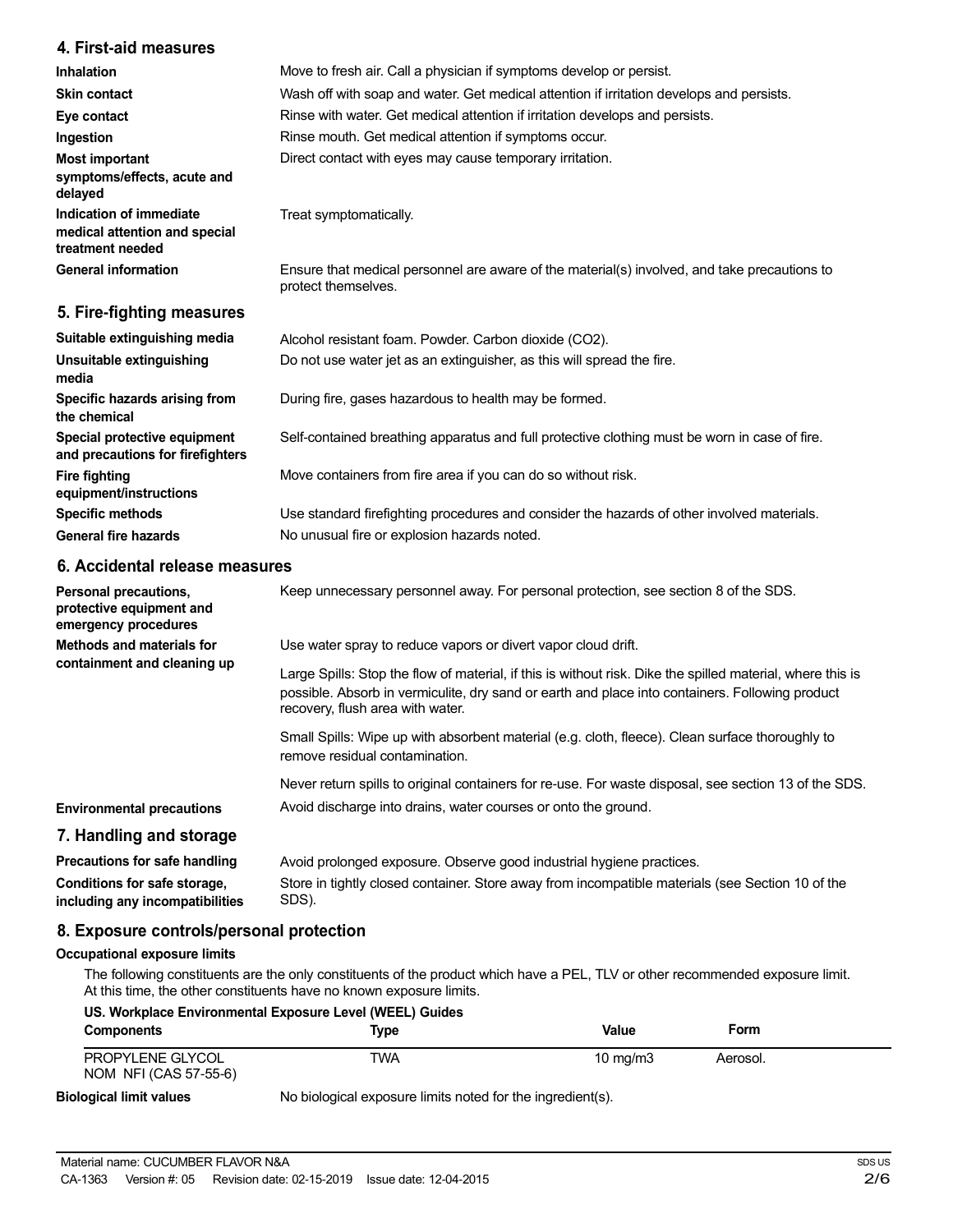| Appropriate engineering<br>controls | Good general ventilation should be used. Ventilation rates should be matched to conditions. If<br>applicable, use process enclosures, local exhaust ventilation, or other engineering controls to<br>maintain airborne levels below recommended exposure limits. If exposure limits have not been<br>established, maintain airborne levels to an acceptable level. |
|-------------------------------------|--------------------------------------------------------------------------------------------------------------------------------------------------------------------------------------------------------------------------------------------------------------------------------------------------------------------------------------------------------------------|
|                                     | Individual protection measures, such as personal protective equipment                                                                                                                                                                                                                                                                                              |
| Eye/face protection                 | Wear safety glasses with side shields (or goggles).                                                                                                                                                                                                                                                                                                                |
| <b>Skin protection</b>              |                                                                                                                                                                                                                                                                                                                                                                    |
| <b>Hand protection</b>              | Wear appropriate chemical resistant gloves.                                                                                                                                                                                                                                                                                                                        |
| Other                               | Wear suitable protective clothing.                                                                                                                                                                                                                                                                                                                                 |
| <b>Respiratory protection</b>       | In case of insufficient ventilation, wear suitable respiratory equipment.                                                                                                                                                                                                                                                                                          |
| <b>Thermal hazards</b>              | Wear appropriate thermal protective clothing, when necessary.                                                                                                                                                                                                                                                                                                      |
| General hygiene<br>considerations   | Always observe good personal hygiene measures, such as washing after handling the material<br>and before eating, drinking, and/or smoking. Routinely wash work clothing and protective<br>equipment to remove contaminants.                                                                                                                                        |

## **9. Physical and chemical properties**

| <b>Appearance</b>                                 |                                               |
|---------------------------------------------------|-----------------------------------------------|
| <b>Physical state</b>                             | Liquid.                                       |
| Form                                              | Liquid.                                       |
| Color                                             | Not available.                                |
| Odor                                              | Not available.                                |
| <b>Odor threshold</b>                             | Not available.                                |
| рH                                                | Not available.                                |
| Melting point/freezing point                      | -74.2 $\degree$ F (-59 $\degree$ C) estimated |
| Initial boiling point and boiling<br>range        | 370.76 °F (188.2 °C) estimated                |
| <b>Flash point</b>                                | $>$ 200.0 °F ( $>$ 93.3 °C)                   |
| <b>Evaporation rate</b>                           | Not available.                                |
| Flammability (solid, gas)                         | Not applicable.                               |
| Upper/lower flammability or explosive limits      |                                               |
| <b>Flammability limit - lower</b><br>$(\% )$      | Not available.                                |
| <b>Flammability limit - upper</b><br>(%)          | Not available.                                |
| Explosive limit - lower (%)                       | Not available.                                |
| Explosive limit - upper (%)                       | Not available.                                |
| Vapor pressure                                    | 0.17 hPa estimated                            |
| Vapor density                                     | Not available.                                |
| <b>Relative density</b>                           | Not available.                                |
| Solubility(ies)                                   |                                               |
| Solubility (water)                                | Not available.                                |
| <b>Partition coefficient</b><br>(n-octanol/water) | Not available.                                |
| <b>Auto-ignition temperature</b>                  | 700 °F (371.11 °C) estimated                  |
| <b>Decomposition temperature</b>                  | Not available.                                |
| <b>Viscositv</b>                                  | Not available.                                |
| <b>Other information</b>                          |                                               |
| <b>Explosive properties</b>                       | Not explosive.                                |
| <b>Flammability class</b>                         | Combustible IIIB estimated                    |
| <b>Oxidizing properties</b>                       | Not oxidizing.                                |
| <b>Refractive index</b>                           | 1.4142 - 1.4442                               |
| <b>Specific gravity</b>                           | $1.02 - 1.05$                                 |
|                                                   |                                               |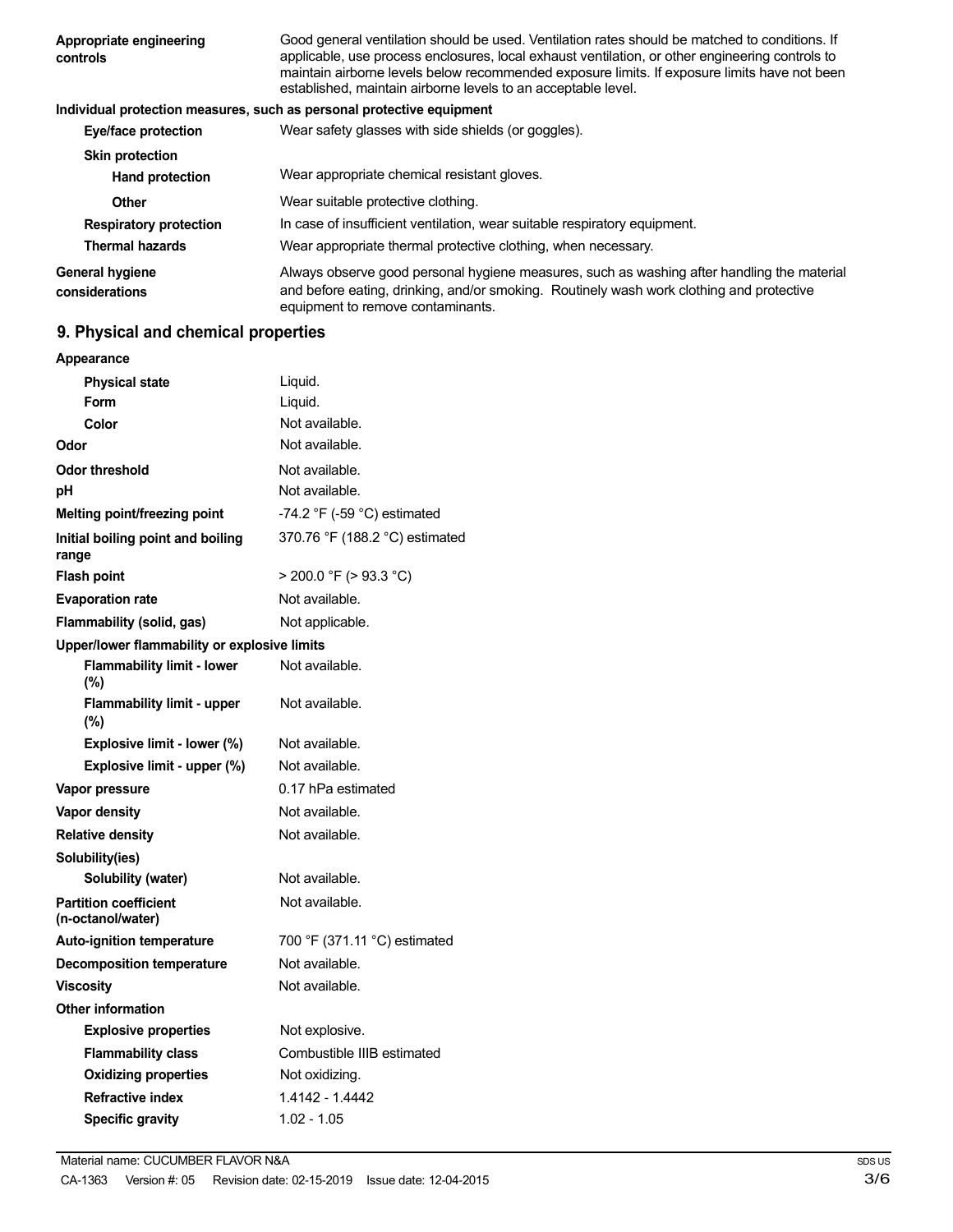## **10. Stability and reactivity**

| <b>Reactivity</b>                            | The product is stable and non-reactive under normal conditions of use, storage and transport.                                                                            |
|----------------------------------------------|--------------------------------------------------------------------------------------------------------------------------------------------------------------------------|
| <b>Chemical stability</b>                    | Material is stable under normal conditions.                                                                                                                              |
| <b>Possibility of hazardous</b><br>reactions | No dangerous reaction known under conditions of normal use.                                                                                                              |
| <b>Conditions to avoid</b>                   | Keep away from heat, hot surfaces, sparks, open flames and other ignition sources. Avoid<br>temperatures exceeding the flash point. Contact with incompatible materials. |
| Incompatible materials                       | Strong oxidizing agents.                                                                                                                                                 |
| <b>Hazardous decomposition</b><br>products   | No hazardous decomposition products are known.                                                                                                                           |

## **11. Toxicological information**

## **Information on likely routes of exposure**

| <b>Inhalation</b>                                                                                      | Prolonged inhalation may be harmful.                                                                                                                                                                  |
|--------------------------------------------------------------------------------------------------------|-------------------------------------------------------------------------------------------------------------------------------------------------------------------------------------------------------|
| <b>Skin contact</b>                                                                                    | No adverse effects due to skin contact are expected.                                                                                                                                                  |
| Eye contact                                                                                            | Direct contact with eyes may cause temporary irritation.                                                                                                                                              |
| Ingestion                                                                                              | Expected to be a low ingestion hazard.                                                                                                                                                                |
| Symptoms related to the<br>physical, chemical and<br>toxicological characteristics                     | Direct contact with eyes may cause temporary irritation.                                                                                                                                              |
| Information on toxicological effects                                                                   |                                                                                                                                                                                                       |
| <b>Acute toxicity</b>                                                                                  | Not known.                                                                                                                                                                                            |
| <b>Skin corrosion/irritation</b><br>Serious eye damage/eye<br>irritation                               | Prolonged skin contact may cause temporary irritation.<br>Direct contact with eyes may cause temporary irritation.                                                                                    |
| Respiratory or skin sensitization                                                                      |                                                                                                                                                                                                       |
| <b>Respiratory sensitization</b>                                                                       | Not a respiratory sensitizer.                                                                                                                                                                         |
| <b>Skin sensitization</b>                                                                              | This product is not expected to cause skin sensitization.                                                                                                                                             |
| Germ cell mutagenicity                                                                                 | No data available to indicate product or any components present at greater than 0.1% are<br>mutagenic or genotoxic.                                                                                   |
| Carcinogenicity                                                                                        | Not classifiable as to carcinogenicity to humans.                                                                                                                                                     |
| IARC Monographs. Overall Evaluation of Carcinogenicity<br>Not listed.<br>Not regulated.<br>Not listed. | OSHA Specifically Regulated Substances (29 CFR 1910.1001-1052)<br>US. National Toxicology Program (NTP) Report on Carcinogens                                                                         |
| <b>Reproductive toxicity</b>                                                                           | This product is not expected to cause reproductive or developmental effects.                                                                                                                          |
| Specific target organ toxicity -<br>single exposure                                                    | Not classified.                                                                                                                                                                                       |
| Specific target organ toxicity -<br>repeated exposure                                                  | Not classified.                                                                                                                                                                                       |
| <b>Aspiration hazard</b>                                                                               | Not an aspiration hazard.                                                                                                                                                                             |
| <b>Chronic effects</b>                                                                                 | Prolonged inhalation may be harmful.                                                                                                                                                                  |
| 12. Ecological information                                                                             |                                                                                                                                                                                                       |
| <b>Ecotoxicity</b>                                                                                     | The product is not classified as environmentally hazardous. However, this does not exclude the<br>possibility that large or frequent spills can have a harmful or damaging effect on the environment. |
| Persistence and degradability                                                                          | No data is available on the degradability of any ingredients in the mixture.                                                                                                                          |
| <b>Bioaccumulative potential</b>                                                                       |                                                                                                                                                                                                       |
| Partition coefficient n-octanol / water (log Kow)<br>PROPYLENE GLYCOL                                  | $-0.92$<br>NOM NFI                                                                                                                                                                                    |
| <b>Mobility in soil</b>                                                                                | No data available.                                                                                                                                                                                    |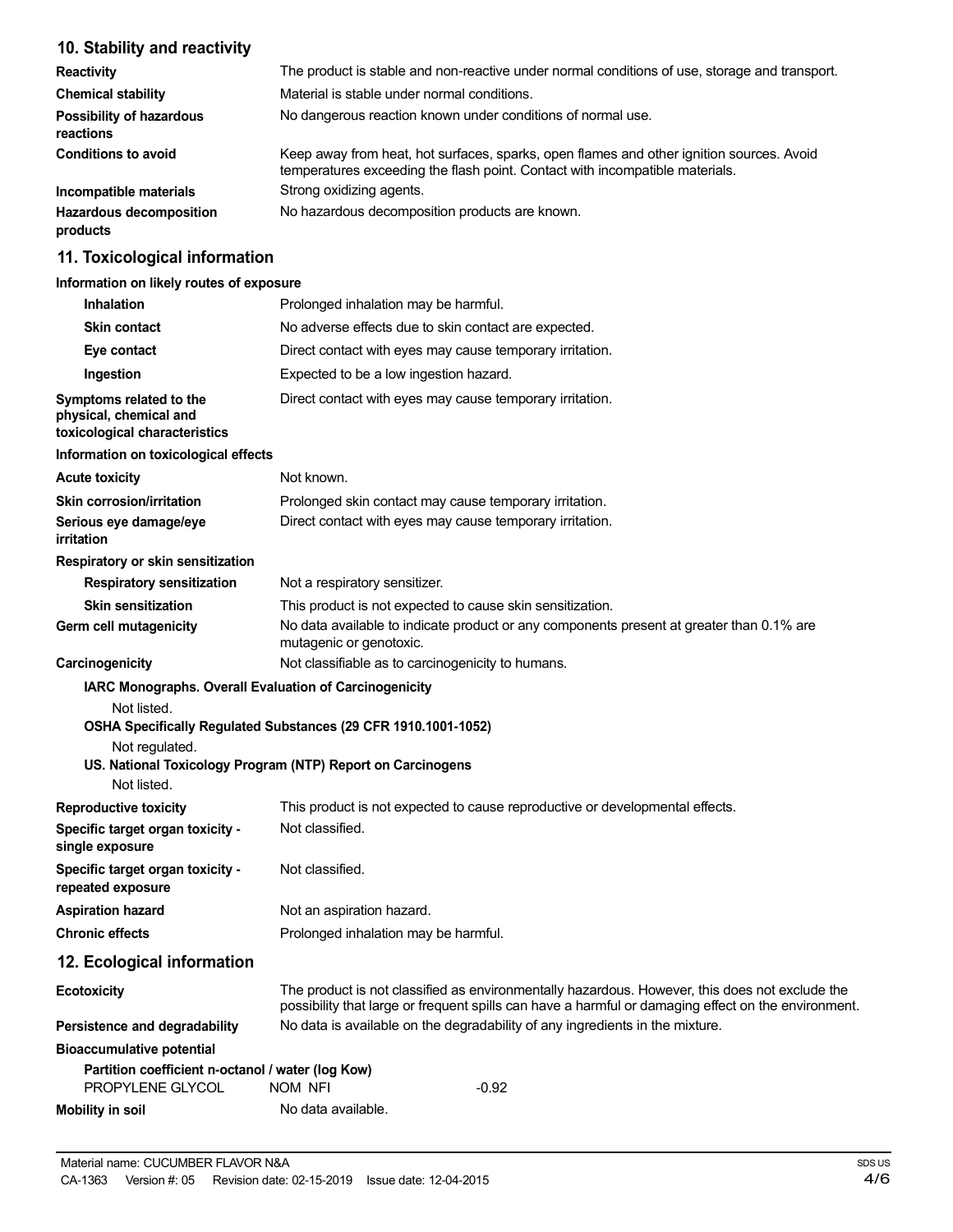| Other adverse effects                    | No other adverse environmental effects (e.g. ozone depletion, photochemical ozone creation<br>potential, endocrine disruption, global warming potential) are expected from this component.                             |
|------------------------------------------|------------------------------------------------------------------------------------------------------------------------------------------------------------------------------------------------------------------------|
| 13. Disposal considerations              |                                                                                                                                                                                                                        |
| <b>Disposal instructions</b>             | Collect and reclaim or dispose in sealed containers at licensed waste disposal site.                                                                                                                                   |
| Local disposal regulations               | Dispose in accordance with all applicable regulations.                                                                                                                                                                 |
| Hazardous waste code                     | The waste code should be assigned in discussion between the user, the producer and the waste<br>disposal company.                                                                                                      |
| Waste from residues / unused<br>products | Dispose of in accordance with local regulations. Empty containers or liners may retain some<br>product residues. This material and its container must be disposed of in a safe manner (see:<br>Disposal instructions). |
| <b>Contaminated packaging</b>            | Since emptied containers may retain product residue, follow label warnings even after container is<br>emptied. Empty containers should be taken to an approved waste handling site for recycling or<br>disposal.       |
| 14. Transport information                |                                                                                                                                                                                                                        |
| <b>DOT</b>                               |                                                                                                                                                                                                                        |
| Not regulated as dangerous goods.        |                                                                                                                                                                                                                        |
| <b>IATA</b>                              |                                                                                                                                                                                                                        |
| Not regulated as dangerous goods.        |                                                                                                                                                                                                                        |
| <b>IMDG</b>                              |                                                                                                                                                                                                                        |
| Not regulated as dangerous goods.        |                                                                                                                                                                                                                        |
| Transport in bulk according to           | Not established.                                                                                                                                                                                                       |

**Annex II of MARPOL 73/78 and the IBC Code**

#### **15. Regulatory information**

#### **US federal regulations**

This product is not known to be a "Hazardous Chemical" as defined by the OSHA Hazard Communication Standard, 29 CFR 1910.1200.

#### **Toxic Substances Control Act (TSCA)**

**TSCA Section 12(b) Export Notification (40 CFR 707, Subpt. D)**

Not regulated.

#### **CERCLA Hazardous Substance List (40 CFR 302.4)**

Not listed.

#### **SARA 304 Emergency release notification**

Not regulated.

#### **OSHA Specifically Regulated Substances (29 CFR 1910.1001-1052)**

Not regulated.

#### **Superfund Amendments and Reauthorization Act of 1986 (SARA)**

### **SARA 302 Extremely hazardous substance**

Not listed.

**SARA 311/312 Hazardous** No (Exempt) **chemical**

## **SARA 313 (TRI reporting)**

Not regulated.

#### **Other federal regulations**

### **Clean Air Act (CAA) Section 112 Hazardous Air Pollutants (HAPs) List**

Not regulated.

**Clean Air Act (CAA) Section 112(r) Accidental Release Prevention (40 CFR 68.130)**

Not regulated.

**Safe Drinking Water Act** Not regulated.

## **(SDWA)**

## **US state regulations**

#### **California Proposition 65**

California Safe Drinking Water and Toxic Enforcement Act of 1986 (Proposition 65): This material is not known to contain any chemicals currently listed as carcinogens or reproductive toxins. For more information go to www.P65Warnings.ca.gov.